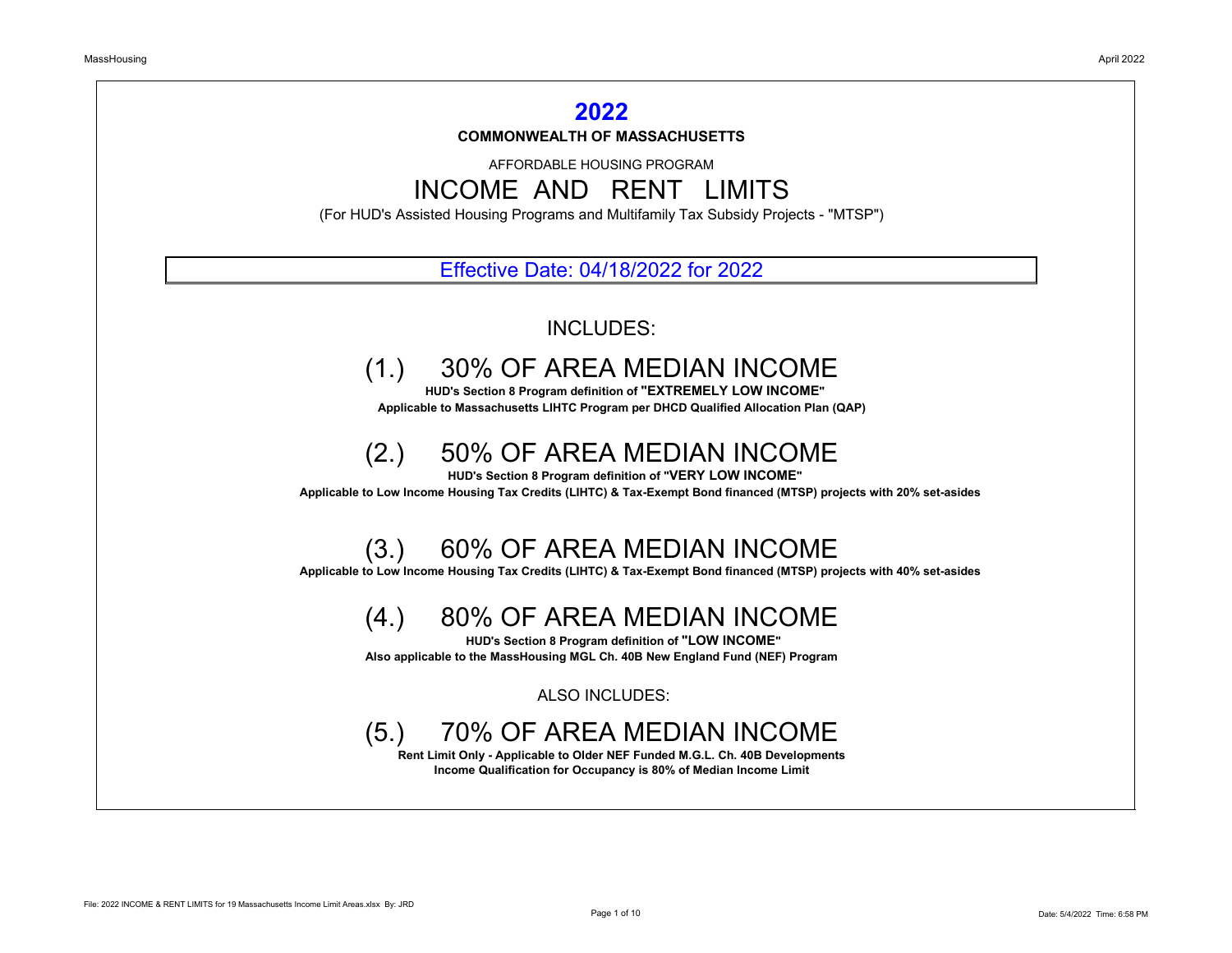| <b>Effective Date: 04/18/2022 for 2022</b>                     |                                               |          |                                          |                  |           |           |                  |                  |                  |
|----------------------------------------------------------------|-----------------------------------------------|----------|------------------------------------------|------------------|-----------|-----------|------------------|------------------|------------------|
|                                                                |                                               |          | 2022                                     |                  |           |           |                  |                  |                  |
|                                                                |                                               |          | <b>NCOME LIMITS</b>                      |                  |           |           |                  |                  |                  |
|                                                                |                                               |          | (For Affordable Housing Programs)        |                  |           |           |                  |                  |                  |
|                                                                |                                               |          | 30% of Area Median<br>(Published Limits) |                  |           |           |                  |                  |                  |
|                                                                |                                               |          | <b>EXTREMELY LOW INCOME</b>              |                  |           |           |                  |                  |                  |
|                                                                |                                               |          |                                          |                  |           |           |                  |                  |                  |
| <b>Metropolitan Statistical Areas (MSAs)</b>                   | <b>AREA MEDIAN (AMI)</b>                      | 1 PERSON | 2 PERSONS                                | <b>3 PERSONS</b> | 4 PERSONS | 5 PERSONS | 6 PERSONS        | <b>7 PERSONS</b> | <b>8 PERSONS</b> |
| or HUD Metro FMR Areas (HMFAs)                                 | 100% 4 Person MFI                             |          |                                          |                  |           |           |                  |                  |                  |
| <b>BARNSTABLE Town, MA MSA</b>                                 |                                               |          |                                          |                  |           |           |                  |                  |                  |
| <b>BARNSTABLE Town, MA MSA</b>                                 | \$115,600                                     | \$22,850 | \$26,100                                 | \$29,350         | \$32,600  | \$35,250  | \$37,850         | \$40,450         | \$43,050         |
| <b>BOSTON - Cambridge - Quincy, MA - NH MSA</b>                |                                               |          |                                          |                  |           |           |                  |                  |                  |
| BOSTON-Cambridge-Quincy, MA-NH - HMFA                          | \$140,200                                     | \$29,450 | \$33,650                                 | \$37,850         | \$42,050  | \$45,450  | \$48,800         | \$52,150         | \$55,550         |
| <b>BROCKTON, MA - HMFA</b>                                     | \$111,400                                     | \$23,450 | \$26,800                                 | \$30,150         | \$33,500  | \$36,200  | \$38,900         | \$41,550         | \$44,250         |
| LAWRENCE, MA NH - HMFA                                         | \$114,000                                     | \$24,200 | \$27,650                                 | \$31,100         | \$34,550  | \$37,350  | \$40,100         | \$42,850         | \$45,650         |
| LOWELL, MA - HMFA                                              | \$126,500                                     | \$26,550 | \$30,350                                 | \$34,150         | \$37,900  | \$40,950  | \$44,000         | \$47,000         | \$50,050         |
| PITTSFIELD, MA MSA                                             |                                               |          |                                          |                  |           |           |                  |                  |                  |
| BERKSHIRE COUNTY, MA (part) HMFA                               | \$92,100                                      | \$19,800 | \$22,600                                 | \$25,450         | \$28,250  | \$30,550  | \$32,800         | \$35,050         | \$37,300         |
| PITTSFIELD, MA - HMFA                                          | \$87,300                                      | \$20,300 | \$23,200                                 | \$26,100         | \$29,000  | \$31,350  | \$33,650         | \$36,000         | \$38,300         |
| Providence-Warwick, RI-MA MSA (Incl. NEW BEDFORD - FALL RIVER) |                                               |          |                                          |                  |           |           |                  |                  |                  |
| EASTON - RAYNHAM, MA - HMFA                                    | \$143,400                                     | \$29,900 | \$34,200                                 | \$38,450         | \$42,700  | \$46,150  | \$49,550         | \$52,950         | \$56,400         |
| NEW BEDFORD, MA - HMFA                                         | \$89,300                                      | \$19,800 | \$22,600                                 | \$25,450         | \$28,250  | \$30,550  | \$32,800         | \$35,050         | \$37,300         |
| Providence, RI-FALL RIVER, MA - HMFA                           | \$97,600                                      | \$20,300 | \$23,200                                 | \$26,100         | \$29,000  | \$31,350  | \$33,650         | \$36,000         | \$38,300         |
| TAUNTON-MANSFIELD-NORTON, MA - HMFA                            | \$117,700                                     | \$23,450 | \$26,800                                 | \$30,150         | \$33,500  | \$36,200  | \$38,900         | \$41,550         | \$44,250         |
| <b>SPRINGFIELD, MA MSA</b>                                     |                                               |          |                                          |                  |           |           |                  |                  |                  |
| <b>SPRINGFIELD, MA - MSA</b>                                   | \$91,200                                      | \$19,800 | \$22,600                                 | \$25,450         | \$28,250  | \$30,550  | \$32,800         | \$35,050         | \$37,300         |
| <b>WORCESTER, MA MSA</b>                                       |                                               |          |                                          |                  |           |           |                  |                  |                  |
| Eastern WORCESTER COUNTY, MA - HMFA                            | \$135,000                                     | \$27,550 | \$31,450                                 | \$35,400         | \$39,300  | \$42,450  | \$45,600         | \$48,750         | \$51,900         |
| FITCHBURG-LEOMINSTER, MA - HMFA                                | \$90,800                                      | \$21,050 | \$24,050                                 | \$27,050         | \$30,050  | \$32,500  | \$34,900         | \$37,300         | \$39,700         |
| Western WORCESTER COUNTY, MA - HMFA                            | \$94,600                                      | \$20,550 | \$23,450                                 | \$26,400         | \$29,300  | \$31,650  | \$34,000         | \$36,350         | \$38,700         |
| <b>WORCESTER, MA - HMFA</b>                                    | \$114,400                                     | \$23,250 | \$26,550                                 | \$29,850         | \$33,150  | \$35,850  | \$38,500         | \$41,150         | \$43,800         |
| <b>NON-Metropolitan Areas</b><br><b>Massachusetts Counties</b> | <b>AREA MEDIAN (AMI)</b><br>100% 4 Person MFI | 1 PERSON | 2 PERSONS                                | <b>3 PERSONS</b> | 4 PERSONS | 5 PERSONS | <b>6 PERSONS</b> | <b>7 PERSONS</b> | <b>8 PERSONS</b> |
| <b>DUKES COUNTY</b>                                            | \$107,400                                     | \$25,850 | \$29,550                                 | \$33,250         | \$36,900  | \$39,900  | \$42,850         | \$45,800         | \$48,750         |
| <b>FRANKLIN COUNTY</b>                                         | \$92,200                                      | \$19,800 | \$22,600                                 | \$25,450         | \$28,250  | \$30,550  | \$32,800         | \$35,050         | \$37,300         |
| NANTUCKET COUNTY                                               | \$136,100                                     | \$28,800 | \$32,900                                 | \$37,000         | \$41,100  | \$44,400  | \$47,700         | \$51,000         | \$54,300         |

NOTE 1: Extremely Low Income: Effective July 1, 2014, the statutory definition of Extremely Low Income (ELI), formerly the 30% of AMI income targeting standard, was changed. The new definition is: "ELI families are defined low–income families whose incomes do not exceed the higher of the Federal poverty level or 30 percent of Area Median Income." As a result, in some Massachusetts income limit areas, where the 30% of AMI limit would otherwis the comparable poverty limit level, the income limit for some family sizes are increased. The Federal "poverty level" refers to the Poverty Guidelines as published and periodically updated by the Dept. of Health and Human recent update was published 1/21/2022.

|                                                                                     | l Person | 2 Person | 3 Persons | l Persons l | 5 Persons | 6 Persons | 7 Persons | 8 Persons |
|-------------------------------------------------------------------------------------|----------|----------|-----------|-------------|-----------|-----------|-----------|-----------|
| Department of Health and Human Services (HHS) Poverty Guidelines (Contiguous U.S.): | \$13,590 | \$18,310 | \$23,030  | \$27,750    | \$32,470  | \$37.190  | \$41.910  | \$46,630  |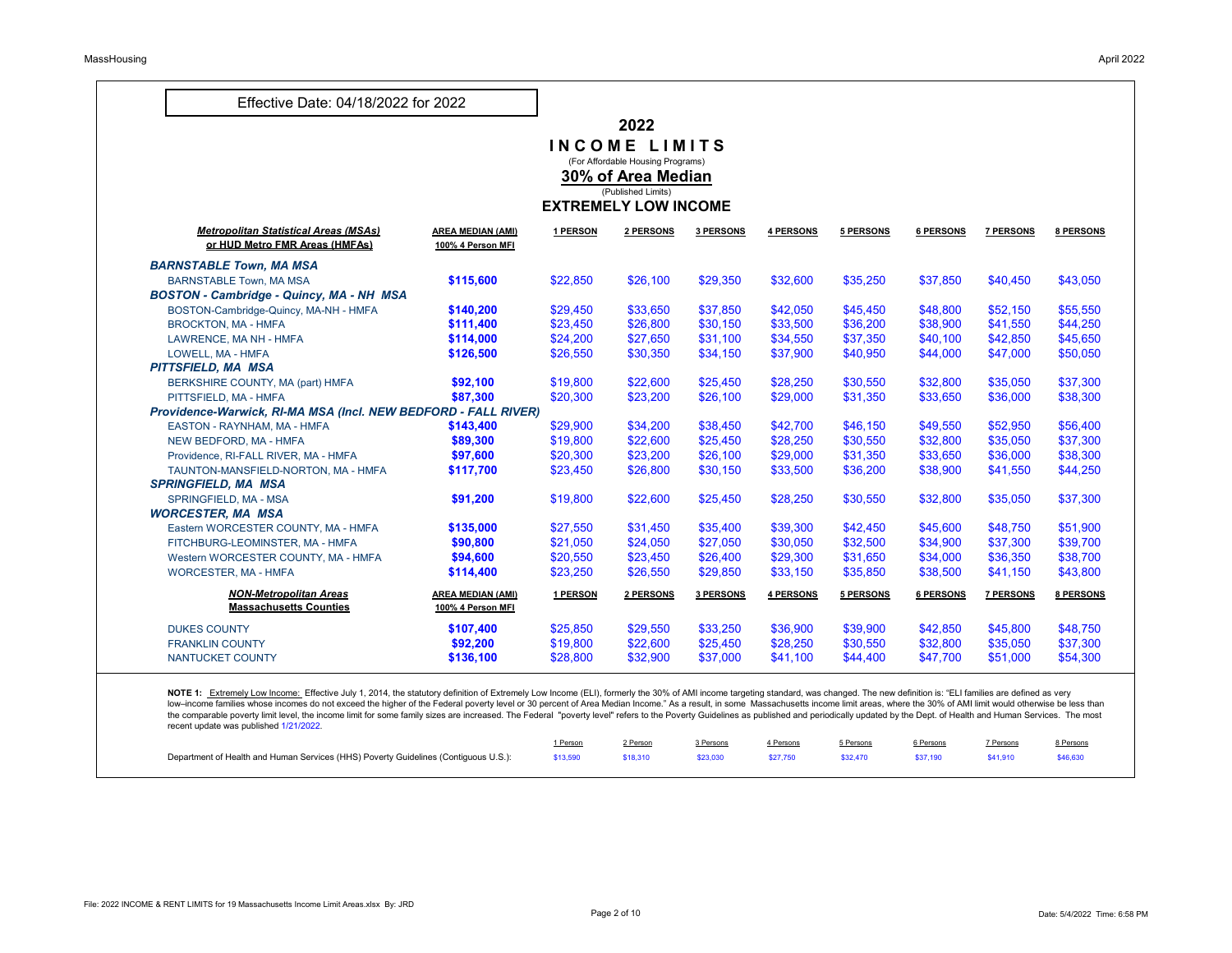### **2022 AFFORDABLE RENTS 30% of 30% of Median EXTREMELY LOW INCOME**

|                                                                |                                 | EAIREMELI LUW INUUME               |                              |                                      |                                    |                                      |
|----------------------------------------------------------------|---------------------------------|------------------------------------|------------------------------|--------------------------------------|------------------------------------|--------------------------------------|
| <b>Metropolitan Statistical Areas (MSAs)</b>                   |                                 |                                    |                              |                                      |                                    |                                      |
| or HUD Metro FMR Areas (HMFA)<br><b>Calculation of Rent:</b>   | <b>STUDIO</b><br>I Person Limit | <b>BEDROOM</b><br>1 Pers.+ 2 Pers. | 2 BEDROOM<br>3 Person Limit  | <b>3 BEDROOM</b><br>4 Pers.+ 5 Pers. | <b>4 BEDROOM</b><br>6 Person Limit | <b>5 BEDROOM</b><br>7 Pers.+ 8 Pers. |
| (Based on 1.5 Persons / BR)                                    | / 12 x 30%                      | / 2 / 12 x 30%                     | / 12 x 30%                   | / 2 / 12 x 30%                       | / 12 x 30%                         | / 2 / 12 x 30%                       |
| <b>BARNSTABLE Town, MA MSA</b>                                 |                                 |                                    |                              |                                      |                                    |                                      |
| <b>BARNSTABLE Town, MA MSA</b>                                 | \$571                           | \$611                              | \$733                        | \$848                                | \$946                              | \$1,043                              |
| <b>BOSTON - Cambridge - Quincy, MA - NH MSA</b>                |                                 |                                    |                              |                                      |                                    |                                      |
| BOSTON-Cambridge-Quincy, MA-NH - HMFA                          | \$736                           | \$788                              | \$946                        | \$1,093                              | \$1,220                            | \$1,346                              |
| <b>BROCKTON, MA - HMFA</b>                                     | \$586                           | \$628                              | \$753                        | \$871                                | \$972                              | \$1,072                              |
| LAWRENCE, MA NH - HMFA                                         | \$605                           | \$648                              | \$777                        | \$898                                | \$1,002                            | \$1,106                              |
| LOWELL, MA - HMFA                                              | \$663                           | \$711                              | \$853                        | \$985                                | \$1,100                            | \$1,213                              |
| PITTSFIELD, MA MSA                                             |                                 |                                    |                              |                                      |                                    |                                      |
| BERKSHIRE COUNTY, MA (part) HMFA                               | \$495                           | \$530                              | \$636                        | \$735                                | \$820                              | \$904                                |
| PITTSFIELD, MA - HMFA                                          | \$507                           | \$543                              | \$652                        | \$754                                | \$841                              | \$928                                |
| Providence-Warwick, RI-MA MSA (Incl. NEW BEDFORD - FALL RIVER) |                                 |                                    |                              |                                      |                                    |                                      |
| EASTON - RAYNHAM, MA - HMFA                                    | \$747                           | \$801                              | \$961                        | \$1,110                              | \$1,238                            | \$1,366                              |
| NEW BEDFORD, MA - HMFA                                         | \$495                           | \$530                              | \$636                        | \$735                                | \$820                              | \$904                                |
| Providence, RI-FALL RIVER, MA - HMFA                           | \$507                           | \$543                              | \$652                        | \$754                                | \$841                              | \$928                                |
| TAUNTON-MANSFIELD-NORTON, MA - HMFA                            | \$586                           | \$628                              | \$753                        | \$871                                | \$972                              | \$1,072                              |
| <b>SPRINGFIELD, MA MSA</b>                                     |                                 |                                    |                              |                                      |                                    |                                      |
| SPRINGFIELD, MA - MSA                                          | \$495                           | \$530                              | \$636                        | \$735                                | \$820                              | \$904                                |
| <b>WORCESTER, MA MSA</b>                                       |                                 |                                    |                              |                                      |                                    |                                      |
| Eastern WORCESTER COUNTY, MA - HMFA                            | \$688                           | \$737                              | \$885                        | \$1,021                              | \$1,140                            | \$1,258                              |
| FITCHBURG-LEOMINSTER, MA - HMFA                                | \$526                           | \$563                              | \$676                        | \$781                                | \$872                              | \$962                                |
| Western WORCESTER COUNTY, MA - HMFA                            | \$513                           | \$550                              | \$660                        | \$761                                | \$850                              | \$938                                |
| <b>WORCESTER, MA - HMFA</b>                                    | \$581                           | \$622                              | \$746                        | \$862                                | \$962                              | \$1,061                              |
| <b>NON-Metropolitan Areas</b>                                  |                                 |                                    |                              |                                      |                                    |                                      |
| <b>Massachusetts Counties</b>                                  | <b>STUDIO</b>                   | <b>BEDROOM</b>                     | 2 BEDROOM                    | <b>3 BEDROOM</b>                     | <b>4 BEDROOM</b>                   | <b>5 BEDROOM</b>                     |
| <b>Calculation of Rent:</b><br>(Based on 1.5 Persons / BR)     | 1 Person Limit<br>/ 12 x 30%    | 1 Pers.+ 2 Pers.<br>/ 2 / 12 x 30% | 3 Person Limit<br>/ 12 x 30% | 4 Pers.+ 5 Pers.<br>/ 2 / 12 x 30%   | 6 Person Limit<br>/ 12 x 30%       | 7 Pers.+ 8 Pers.<br>/ 2 / 12 x 30%   |
| <b>DUKES COUNTY</b>                                            | \$646                           | \$692                              | \$831                        | \$960                                | \$1,071                            | \$1,181                              |
| <b>FRANKLIN COUNTY</b>                                         | \$495                           | \$530                              | \$636                        | \$735                                | \$820                              | \$904                                |
| NANTUCKET COUNTY                                               | \$720                           | \$771                              | \$925                        | \$1,068                              | \$1,192                            | \$1,316                              |
|                                                                |                                 |                                    |                              |                                      |                                    |                                      |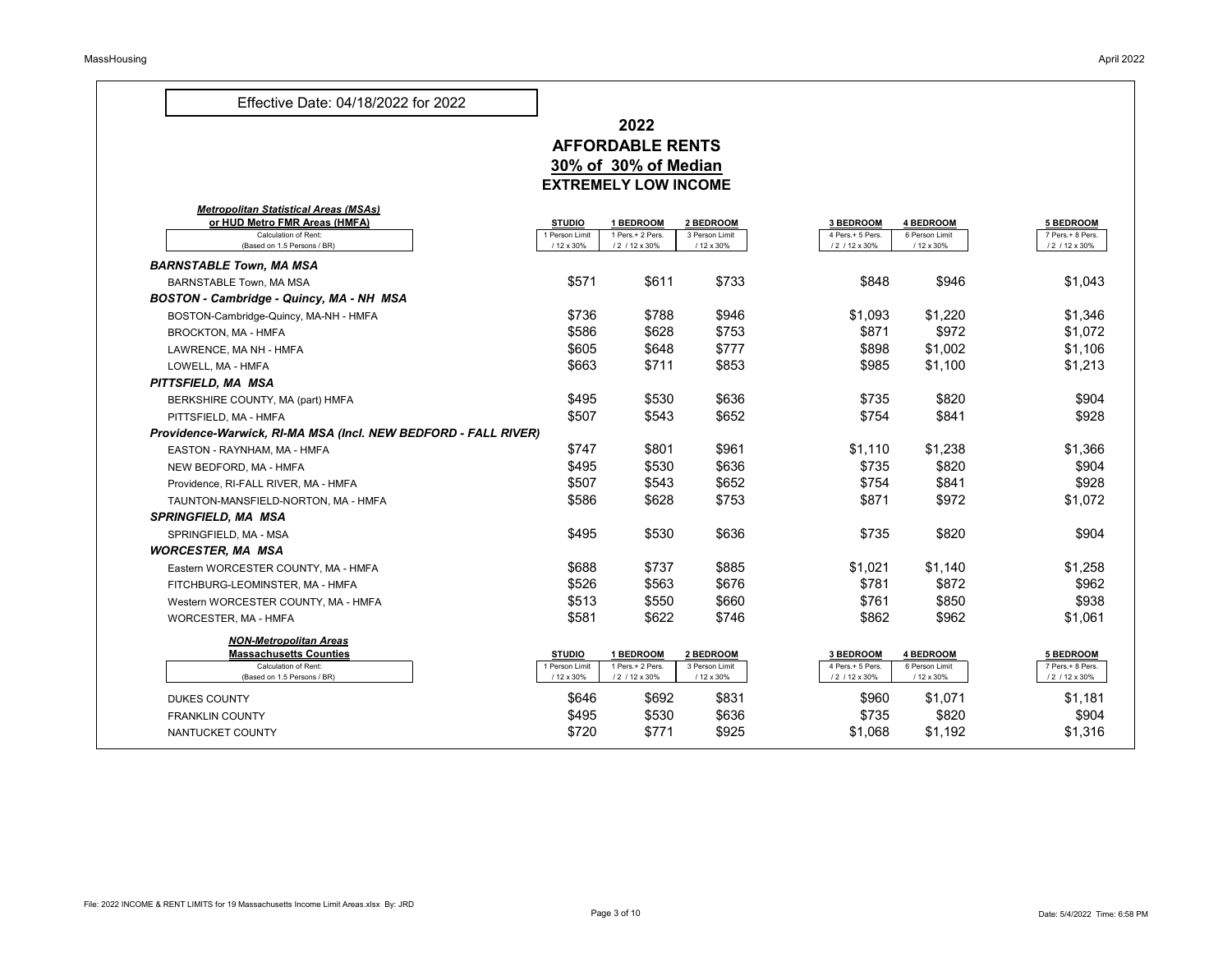### **I N C O M E L I M I T S**

|                                                                                | For Low Income Housing Tax Credits (LIHTC) & Tax-Exempt Bond financed (MTSP) projects with 20% at 50% set-asides | I I I V V I II ⊨ | 50% of Area Median                           |                  |           |           |           |                  |                  |
|--------------------------------------------------------------------------------|------------------------------------------------------------------------------------------------------------------|------------------|----------------------------------------------|------------------|-----------|-----------|-----------|------------------|------------------|
|                                                                                |                                                                                                                  |                  | (Published Limits)<br><b>VERY LOW INCOME</b> |                  |           |           |           |                  |                  |
|                                                                                |                                                                                                                  |                  |                                              |                  |           |           |           |                  |                  |
| <b>Metropolitan Statistical Areas (MSAs)</b><br>or HUD Metro FMR Areas (HMFAs) | <b>AREA MEDIAN (AMI)</b><br>100% 4 Person MFI                                                                    | <u>1 PERSON</u>  | 2 PERSONS                                    | <b>3 PERSONS</b> | 4 PERSONS | 5 PERSONS | 6 PERSONS | <b>7 PERSONS</b> | <b>8 PERSONS</b> |
| <b>BARNSTABLE Town, MA MSA</b>                                                 |                                                                                                                  |                  |                                              |                  |           |           |           |                  |                  |
| <b>BARNSTABLE Town, MA MSA</b>                                                 | \$115,600                                                                                                        | \$38,050         | \$43,500                                     | \$48,950         | \$54,350  | \$58,700  | \$63,050  | \$67,400         | \$71,750         |
| <b>BOSTON - Cambridge - Quincy, MA - NH MSA</b>                                |                                                                                                                  |                  |                                              |                  |           |           |           |                  |                  |
| BOSTON-Cambridge-Quincy, MA-NH - HMFA                                          | \$140,200                                                                                                        | \$49,100         | \$56,100                                     | \$63,100         | \$70,100  | \$75,750  | \$81,350  | \$86,950         | \$92,550         |
| <b>BROCKTON, MA-HMFA</b>                                                       | \$111,400                                                                                                        | \$39,100         | \$44,700                                     | \$50,300         | \$55,850  | \$60,350  | \$64,800  | \$69,300         | \$73,750         |
| LAWRENCE, MA NH - HMFA                                                         | \$114,000                                                                                                        | \$40,300         | \$46,050                                     | \$51,800         | \$57,550  | \$62,200  | \$66,800  | \$71,400         | \$76,000         |
| LOWELL, MA - HMFA                                                              | \$126,500                                                                                                        | \$44,250         | \$50,550                                     | \$56,850         | \$63,150  | \$68,250  | \$73,300  | \$78,350         | \$83,400         |
| PITTSFIELD, MA MSA                                                             |                                                                                                                  |                  |                                              |                  |           |           |           |                  |                  |
| BERKSHIRE COUNTY, MA (part) HMFA                                               | \$92,100                                                                                                         | \$32,950         | \$37,650                                     | \$42,350         | \$47,050  | \$50,850  | \$54,600  | \$58,350         | \$62,150         |
| PITTSFIELD, MA - HMFA                                                          | \$87,300                                                                                                         | \$33,850         | \$38,650                                     | \$43,500         | \$48,300  | \$52,200  | \$56,050  | \$59,900         | \$63,800         |
| Providence-Warwick, RI-MA MSA (Incl. NEW BEDFORD - FALL RIVER)                 |                                                                                                                  |                  |                                              |                  |           |           |           |                  |                  |
| EASTON - RAYNHAM, MA - HMFA                                                    | \$143,400                                                                                                        | \$49,850         | \$57,000                                     | \$64,100         | \$71,200  | \$76,900  | \$82,600  | \$88,300         | \$94,000         |
| NEW BEDFORD, MA - HMFA                                                         | \$89,300                                                                                                         | \$32,950         | \$37,650                                     | \$42,350         | \$47,050  | \$50,850  | \$54,600  | \$58,350         | \$62,150         |
| Providence, RI-FALL RIVER, MA - HMFA                                           | \$97,600                                                                                                         | \$33,850         | \$38,700                                     | \$43,550         | \$48,350  | \$52,250  | \$56,100  | \$60,000         | \$63,850         |
| TAUNTON-MANSFIELD-NORTON, MA - HMFA                                            | \$117,700                                                                                                        | \$39,100         | \$44,700                                     | \$50,300         | \$55,850  | \$60,350  | \$64,800  | \$69,300         | \$73,750         |
| <b>SPRINGFIELD, MA MSA</b>                                                     |                                                                                                                  |                  |                                              |                  |           |           |           |                  |                  |
| SPRINGFIELD, MA - MSA                                                          | \$91,200                                                                                                         | \$32,950         | \$37,650                                     | \$42,350         | \$47,050  | \$50,850  | \$54,600  | \$58,350         | \$62,150         |
| <b>WORCESTER, MA MSA</b>                                                       |                                                                                                                  |                  |                                              |                  |           |           |           |                  |                  |
| Eastern WORCESTER COUNTY, MA - HMFA                                            | \$135,000                                                                                                        | \$45,850         | \$52,400                                     | \$58,950         | \$65,500  | \$70,750  | \$76,000  | \$81,250         | \$86,500         |
| FITCHBURG-LEOMINSTER, MA - HMFA                                                | \$90,800                                                                                                         | \$35,100         | \$40,100                                     | \$45,100         | \$50,100  | \$54,150  | \$58,150  | \$62,150         | \$66,150         |
| Western WORCESTER COUNTY, MA - HMFA                                            | \$94,600                                                                                                         | \$34,200         | \$39,100                                     | \$44,000         | \$48,850  | \$52,800  | \$56,700  | \$60,600         | \$64,500         |
| <b>WORCESTER, MA - HMFA</b>                                                    | \$114,400                                                                                                        | \$38,700         | \$44,200                                     | \$49,750         | \$55,250  | \$59,700  | \$64,100  | \$68,550         | \$72,950         |
| <b>NON-Metropolitan Areas</b>                                                  | <b>AREA MEDIAN (AMI)</b>                                                                                         |                  |                                              |                  |           |           |           |                  |                  |
| <b>Massachusetts Counties</b>                                                  | 100% 4 Person MFI                                                                                                |                  |                                              |                  |           |           |           |                  |                  |
| <b>DUKES COUNTY</b>                                                            | \$107,400                                                                                                        | \$43,050         | \$49,200                                     | \$55,350         | \$61,500  | \$66,450  | \$71,350  | \$76,300         | \$81,200         |
| <b>FRANKLIN COUNTY</b>                                                         | \$92,200                                                                                                         | \$32,950         | \$37,650                                     | \$42,350         | \$47,050  | \$50,850  | \$54,600  | \$58,350         | \$62,150         |
| NANTUCKET COUNTY                                                               | \$136,100                                                                                                        | \$47,950         | \$54,800                                     | \$61,650         | \$68,500  | \$74,000  | \$79,500  | \$84,950         | \$90,450         |

NOTE 2: High Housing Cost Adjustment: In areas where rental housing costs are unusually high in relation to the median income, the 4-person 50% of median income limit is increased to the amount at which 35 percent of it eq percent of the annualized two-bedroom Section 8 FMR. [Also see Note 3.]

NOTE 1: Very Low Income - State Non-Metro Median Family Income Adjustment: The 4-Person Very Low Income, 50% of area median income limit (VLIL) is adjusted if it would otherwise be lower than 50% of the State Non-Metro Med Family Income (\$119,400 in Massachusetts and \$71,300 in Rhode Island / Fall River for 2022). As a result, in some Massachusetts income limit areas, where the 50% of AMI limit would otherwise be less than 50% of the State N Median Family Income, the income limits are increased up to 50% of the State Non-Metro Median Family Income, subject to the ceiling & floor adjustment described below. In 2022, the 4-person 50% median in Massachusetts is \$ Rhode Island/Fall River it is \$49,250.

NOTE 3: 5-Percent Rule or Ceilings & Floor Adjustment: "Beginning with FY 2010 Income Limits [...], HUD eliminated its long standing 'hold harmless' policy but limited all annual decreases to 5 percent and [...] all annual exceed the greater of 5 percent or twice the change in the national median family income, whichever is greater." For FY 2022 twice the increase in the national median family income as measured by the ACS from 2018 to 2019 Therefore, for FY 2022 the increase to income limits was limited to 11.89%.

Existing developments placed in service or receiving funding commitments prior to 4/18/2022 may be subject to special DHCD or HUD exceptions, including HUD "HERA Special" limits applicable to MTSP developments in selected areas. Contact your funding or subsidizing agency (MassHousing, DHCD, MHP or MassDevelopment) for additional information in this regard. "HERA Special" Income Limits are only for use by projects in service in 2007 or 2008.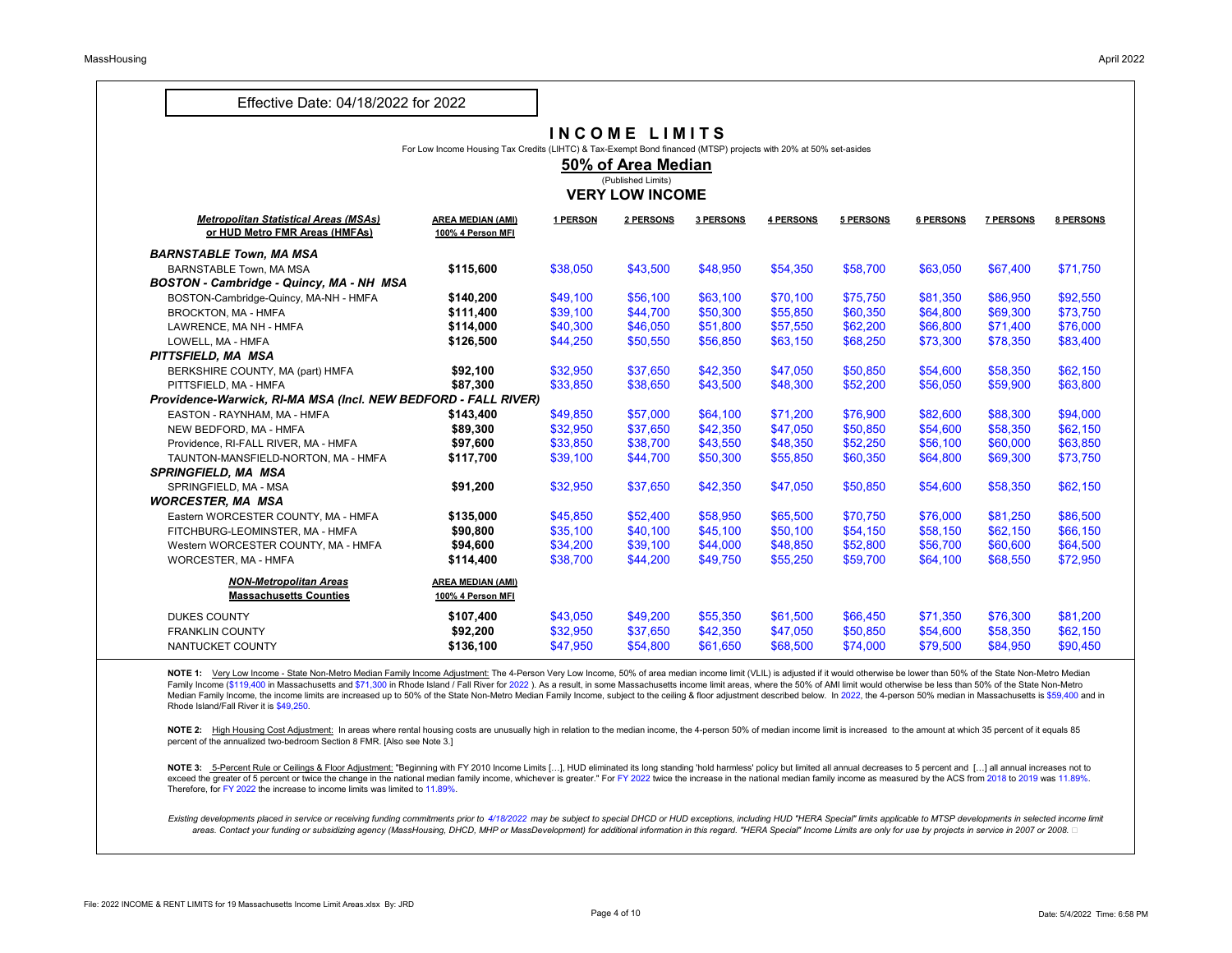### **2022 RENT LIMITS 30% of 50% of Median VERY LOW INCOME**

| or HUD Metro FMR Areas (HMFA)                                  | <b>STUDIO</b>                | <b>BEDROOM</b>                     | 2 BEDROOM                    | <b>3 BEDROOM</b>                   | <b>4 BEDROOM</b>             | <b>5 BEDROOM</b>                   |
|----------------------------------------------------------------|------------------------------|------------------------------------|------------------------------|------------------------------------|------------------------------|------------------------------------|
| <b>Calculation of Rent:</b>                                    | 1 Person Limit               | 1 Pers.+ 2 Pers.                   | 3 Person Limit               | 4 Pers.+ 5 Pers.                   | 6 Person Limit               | 7 Pers.+ 8 Pers.                   |
| (Based on 1.5 Persons / BR)                                    | / 12 x 30%                   | / 2 / 12 x 30%                     | / 12 x 30%                   | / 2 / 12 x 30%                     | / 12 x 30%                   | / 2 / 12 x 30%                     |
| <b>BARNSTABLE Town, MA MSA</b>                                 |                              |                                    |                              |                                    |                              |                                    |
| <b>BARNSTABLE Town, MA MSA</b>                                 | \$951                        | \$1,019                            | \$1,223                      | \$1,413                            | \$1,576                      | \$1,739                            |
| <b>BOSTON - Cambridge - Quincy, MA - NH MSA</b>                |                              |                                    |                              |                                    |                              |                                    |
| BOSTON-Cambridge-Quincy, MA-NH - HMFA                          | \$1,227                      | \$1,315                            | \$1,577                      | \$1,823                            | \$2,033                      | \$2,243                            |
| <b>BROCKTON, MA - HMFA</b>                                     | \$977                        | \$1,047                            | \$1,257                      | \$1,452                            | \$1,620                      | \$1,788                            |
| LAWRENCE, MA NH - HMFA                                         | \$1,007                      | \$1,079                            | \$1,295                      | \$1,496                            | \$1,670                      | \$1,842                            |
| LOWELL, MA - HMFA                                              | \$1,106                      | \$1,185                            | \$1,421                      | \$1,642                            | \$1,832                      | \$2,021                            |
| PITTSFIELD, MA MSA                                             |                              |                                    |                              |                                    |                              |                                    |
| BERKSHIRE COUNTY, MA (part) HMFA                               | \$823                        | \$882                              | \$1,058                      | \$1,223                            | \$1,365                      | \$1,506                            |
| PITTSFIELD, MA - HMFA                                          | \$846                        | \$906                              | \$1,087                      | \$1,256                            | \$1,401                      | \$1,546                            |
| Providence-Warwick, RI-MA MSA (Incl. NEW BEDFORD - FALL RIVER) |                              |                                    |                              |                                    |                              |                                    |
| EASTON - RAYNHAM, MA - HMFA                                    | \$1,246                      | \$1,335                            | \$1,602                      | \$1,851                            | \$2,065                      | \$2,278                            |
| NEW BEDFORD, MA - HMFA                                         | \$823                        | \$882                              | \$1,058                      | \$1,223                            | \$1,365                      | \$1,506                            |
| Providence, RI-FALL RIVER, MA - HMFA                           | \$846                        | \$906                              | \$1,088                      | \$1,257                            | \$1,402                      | \$1,548                            |
| TAUNTON-MANSFIELD-NORTON, MA - HMFA                            | \$977                        | \$1,047                            | \$1,257                      | \$1,452                            | \$1,620                      | \$1,788                            |
| <b>SPRINGFIELD, MA MSA</b>                                     |                              |                                    |                              |                                    |                              |                                    |
| SPRINGFIELD, MA - MSA                                          | \$823                        | \$882                              | \$1,058                      | \$1,223                            | \$1,365                      | \$1,506                            |
| <b>WORCESTER, MA MSA</b>                                       |                              |                                    |                              |                                    |                              |                                    |
| Eastern WORCESTER COUNTY, MA - HMFA                            | \$1,146                      | \$1,228                            | \$1,473                      | \$1,703                            | \$1,900                      | \$2,096                            |
| FITCHBURG-LEOMINSTER, MA - HMFA                                | \$877                        | \$940                              | \$1,127                      | \$1,303                            | \$1,453                      | \$1,603                            |
| Western WORCESTER COUNTY, MA - HMFA                            | \$855                        | \$916                              | \$1,100                      | \$1,270                            | \$1,417                      | \$1,563                            |
| <b>WORCESTER, MA - HMFA</b>                                    | \$967                        | \$1,036                            | \$1,243                      | \$1,436                            | \$1,602                      | \$1,768                            |
| <b>NON-Metropolitan Areas</b>                                  |                              |                                    |                              |                                    |                              |                                    |
| <b>Massachusetts Counties</b>                                  | <b>STUDIO</b>                | <b>BEDROOM</b>                     | 2 BEDROOM                    | <b>3 BEDROOM</b>                   | <b>4 BEDROOM</b>             | <b>5 BEDROOM</b>                   |
| <b>Calculation of Rent:</b><br>(Based on 1.5 Persons / BR)     | 1 Person Limit<br>/ 12 x 30% | 1 Pers.+ 2 Pers.<br>/ 2 / 12 x 30% | 3 Person Limit<br>/ 12 x 30% | 4 Pers.+ 5 Pers.<br>/ 2 / 12 x 30% | 6 Person Limit<br>/ 12 x 30% | 7 Pers.+ 8 Pers.<br>/ 2 / 12 x 30% |
| <b>DUKES COUNTY</b>                                            | \$1,076                      | \$1,153                            | \$1,383                      | \$1,599                            | \$1,783                      | \$1,968                            |
| <b>FRANKLIN COUNTY</b>                                         | \$823                        | \$882                              | \$1,058                      | \$1,223                            | \$1,365                      | \$1,506                            |
| NANTUCKET COUNTY                                               | \$1,198                      | \$1,284                            | \$1,541                      | \$1,781                            | \$1,987                      | \$2,192                            |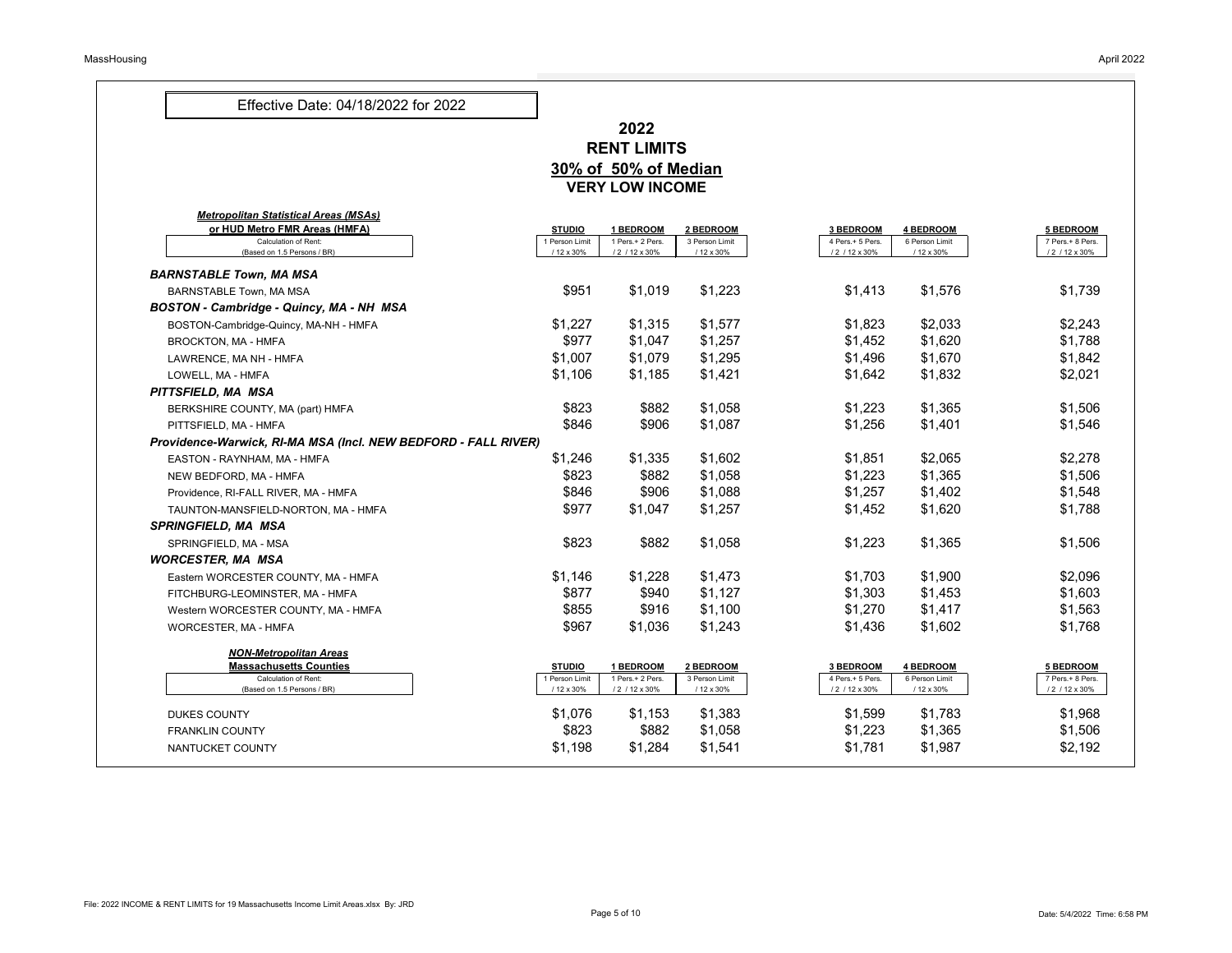#### **2022**

#### **I N C O M E L I M I T S**

For Low Income Housing Tax Credits (LIHTC) & Tax-Exempt Bond financed projects (MTSP) with 40% at 60% set-asides

#### **60% of Area Median**

120% of 50% (60%/50%) Rounded to nearest \$10

#### **TAX CREDIT ELIGIBLE**

|                                                                                |                                               |          | <u>IAA UKEVII ELIVIDLE</u> |                  |           |           |                  |                  |                  |
|--------------------------------------------------------------------------------|-----------------------------------------------|----------|----------------------------|------------------|-----------|-----------|------------------|------------------|------------------|
| <b>Metropolitan Statistical Areas (MSAs)</b><br>or HUD Metro FMR Areas (HMFAs) | <b>AREA MEDIAN (AMI)</b><br>100% 4 Person MFI | 1 PERSON | 2 PERSONS                  | <b>3 PERSONS</b> | 4 PERSONS | 5 PERSONS | 6 PERSONS        | <b>7 PERSONS</b> | <b>8 PERSONS</b> |
| <b>BARNSTABLE Town, MA MSA</b>                                                 |                                               |          |                            |                  |           |           |                  |                  |                  |
| <b>BARNSTABLE Town, MA MSA</b>                                                 | \$115,600                                     | \$45,660 | \$52,200                   | \$58,740         | \$65,220  | \$70,440  | \$75,660         | \$80,880         | \$86,100         |
| <b>BOSTON - Cambridge - Quincy, MA - NH MSA</b>                                |                                               |          |                            |                  |           |           |                  |                  |                  |
| BOSTON-Cambridge-Quincy, MA-NH - HMFA                                          | \$140,200                                     | \$58,920 | \$67,320                   | \$75,720         | \$84,120  | \$90,900  | \$97,620         | \$104,340        | \$111,060        |
| <b>BROCKTON, MA - HMFA</b>                                                     | \$111,400                                     | \$46,920 | \$53,640                   | \$60,360         | \$67,020  | \$72,420  | \$77,760         | \$83,160         | \$88,500         |
| LAWRENCE, MA NH - HMFA                                                         | \$114,000                                     | \$48,360 | \$55,260                   | \$62,160         | \$69,060  | \$74,640  | \$80,160         | \$85,680         | \$91,200         |
| LOWELL, MA - HMFA                                                              | \$126,500                                     | \$53,100 | \$60,660                   | \$68,220         | \$75,780  | \$81,900  | \$87,960         | \$94,020         | \$100,080        |
| PITTSFIELD, MA MSA                                                             |                                               |          |                            |                  |           |           |                  |                  |                  |
| BERKSHIRE COUNTY, MA (part) HMFA                                               | \$92,100                                      | \$39,540 | \$45,180                   | \$50,820         | \$56,460  | \$61,020  | \$65,520         | \$70,020         | \$74,580         |
| PITTSFIELD, MA - HMFA                                                          | \$87,300                                      | \$40,620 | \$46,380                   | \$52,200         | \$57,960  | \$62,640  | \$67,260         | \$71,880         | \$76,560         |
| Providence-Warwick, RI-MA MSA (Incl. NEW BEDFORD - FALL RIVER)                 |                                               |          |                            |                  |           |           |                  |                  |                  |
| EASTON - RAYNHAM, MA - HMFA                                                    | \$143,400                                     | \$59,820 | \$68,400                   | \$76,920         | \$85,440  | \$92,280  | \$99,120         | \$105,960        | \$112,800        |
| NEW BEDFORD, MA - HMFA                                                         | \$89,300                                      | \$39,540 | \$45,180                   | \$50,820         | \$56,460  | \$61,020  | \$65,520         | \$70,020         | \$74,580         |
| Providence, RI-FALL RIVER, MA - HMFA                                           | \$97,600                                      | \$40,620 | \$46,440                   | \$52,260         | \$58,020  | \$62,700  | \$67,320         | \$72,000         | \$76,620         |
| TAUNTON-MANSFIELD-NORTON, MA - HMFA                                            | \$117,700                                     | \$46,920 | \$53,640                   | \$60,360         | \$67,020  | \$72,420  | \$77,760         | \$83,160         | \$88,500         |
| <b>SPRINGFIELD, MA MSA</b>                                                     |                                               |          |                            |                  |           |           |                  |                  |                  |
| SPRINGFIELD, MA - MSA                                                          | \$91,200                                      | \$39,540 | \$45,180                   | \$50,820         | \$56,460  | \$61,020  | \$65,520         | \$70,020         | \$74,580         |
| <b>WORCESTER, MA MSA</b>                                                       |                                               |          |                            |                  |           |           |                  |                  |                  |
| Eastern WORCESTER COUNTY, MA - HMFA                                            | \$135,000                                     | \$55,020 | \$62,880                   | \$70,740         | \$78,600  | \$84,900  | \$91,200         | \$97,500         | \$103,800        |
| FITCHBURG-LEOMINSTER, MA - HMFA                                                | \$90,800                                      | \$42,120 | \$48,120                   | \$54,120         | \$60,120  | \$64,980  | \$69,780         | \$74,580         | \$79,380         |
| Western WORCESTER COUNTY, MA - HMFA                                            | \$94,600                                      | \$41,040 | \$46,920                   | \$52,800         | \$58,620  | \$63,360  | \$68,040         | \$72,720         | \$77,400         |
| WORCESTER, MA - HMFA                                                           | \$114,400                                     | \$46,440 | \$53,040                   | \$59,700         | \$66,300  | \$71,640  | \$76,920         | \$82,260         | \$87,540         |
| <b>NON-Metropolitan Areas</b>                                                  | <b>AREA MEDIAN (AMI)</b>                      | 1 PERSON | 2 PERSONS                  | <b>3 PERSONS</b> | 4 PERSONS | 5 PERSONS | <b>6 PERSONS</b> | <b>7 PERSONS</b> | <b>8 PERSONS</b> |
| <b>Massachusetts Counties</b>                                                  | <b>100% 4 Person MFI</b>                      |          |                            |                  |           |           |                  |                  |                  |
| <b>DUKES COUNTY</b>                                                            | \$107,400                                     | \$51,660 | \$59,040                   | \$66,420         | \$73,800  | \$79,740  | \$85,620         | \$91,560         | \$97,440         |
| <b>FRANKLIN COUNTY</b>                                                         | \$92,200                                      | \$39,540 | \$45,180                   | \$50,820         | \$56,460  | \$61,020  | \$65,520         | \$70,020         | \$74,580         |
| NANTUCKET COUNTY                                                               | \$136,100                                     | \$57,540 | \$65,760                   | \$73,980         | \$82,200  | \$88,800  | \$95,400         | \$101,940        | \$108,540        |

NOTE 1: Because the 60% of Median Income limits are calculated at 120% (60%/50%) or 1.2 times the Very Low Income, 50% of median limit, in areas where adjustments are made to the 50% of median limits,e.g. a State Non-Metro Family Income Adjustment (See 50% AMI Note 1), a commensurate adjustment to the 60% of median limits results.  $\Box$ 

Existing developments placed in service or receiving funding commitments prior to 4/18/2022 may be subject to special DHCD or HUD exceptions, including HUD "HERA Special" limits applicable to MTSP developments in selected areas. Contact your funding or subsidizing agency (MassHousing, DHCD, MHP or MassDevelopment) for additional information in this regard. "HERA Special" Income Limits are only for use by projects in service in 2007 or 2008.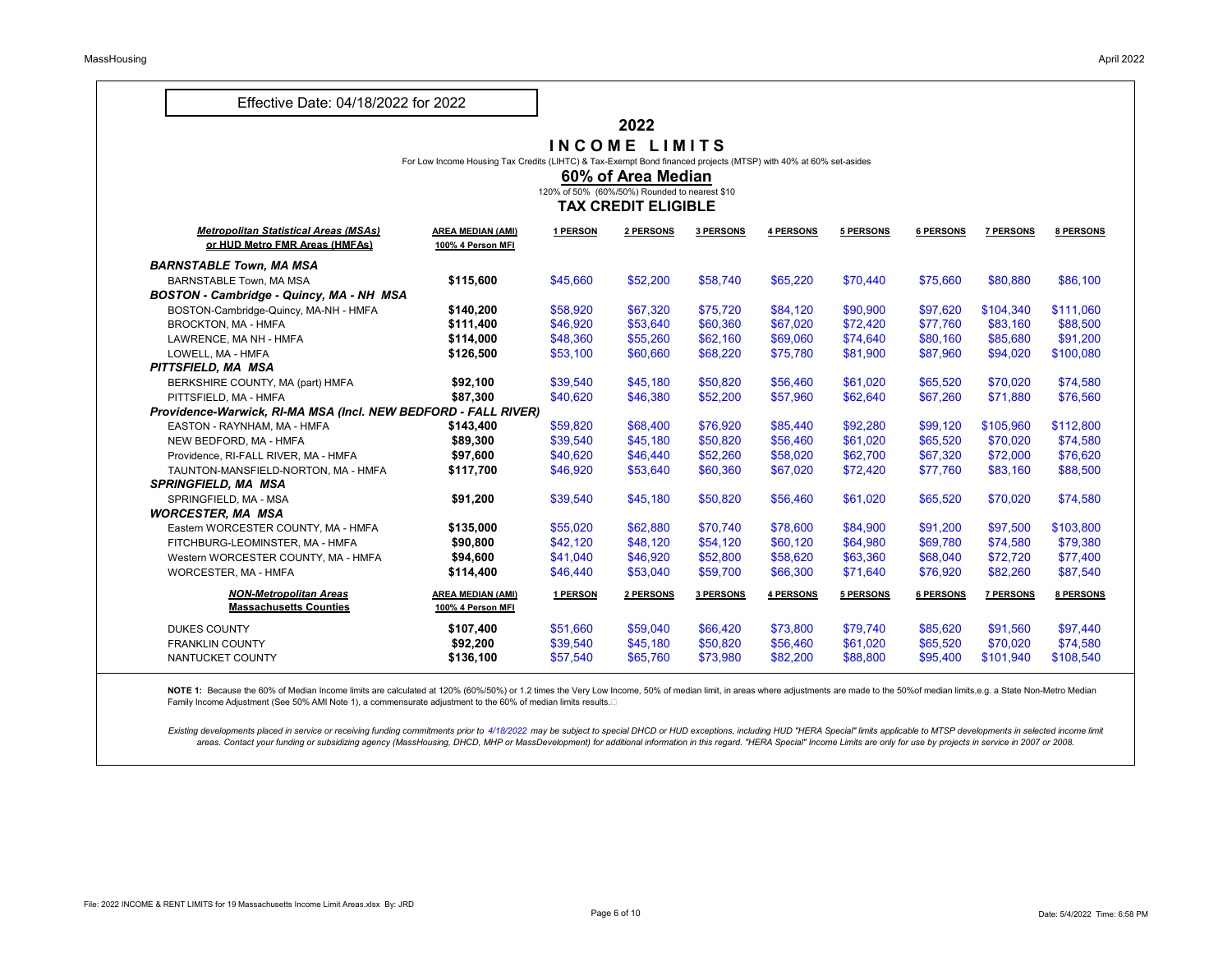### **2022 RENT LIMITS 30% of 60% of Median TAX CREDIT ELIGIBLE**

|                                                                |                              | <u>IAA VRLVII LLIVIDLL</u>        |                              |                                    |                              |                                    |
|----------------------------------------------------------------|------------------------------|-----------------------------------|------------------------------|------------------------------------|------------------------------|------------------------------------|
| <b>Metropolitan Statistical Areas (MSAs)</b>                   |                              |                                   |                              |                                    |                              |                                    |
| or HUD Metro FMR Areas (HMFA)                                  | <b>STUDIO</b>                | <b>BEDROOM</b>                    | 2 BEDROOM                    | <b>3 BEDROOM</b>                   | <b>4 BEDROOM</b>             | <b>5 BEDROOM</b>                   |
| <b>Calculation of Rent:</b><br>(Based on 1.5 Persons / BR)     | 1 Person Limit<br>/ 12 x 30% | 1 Pers.+ 2 Pers.<br>/2 / 12 x 30% | 3 Person Limit<br>/ 12 x 30% | 4 Pers.+ 5 Pers.<br>/ 2 / 12 x 30% | 6 Person Limit<br>/ 12 x 30% | 7 Pers.+ 8 Pers.<br>/ 2 / 12 x 30% |
| <b>BARNSTABLE Town, MA MSA</b>                                 |                              |                                   |                              |                                    |                              |                                    |
| <b>BARNSTABLE Town, MA MSA</b>                                 | \$1,141                      | \$1,223                           | \$1,468                      | \$1,695                            | \$1,891                      | \$2,087                            |
| <b>BOSTON - Cambridge - Quincy, MA - NH MSA</b>                |                              |                                   |                              |                                    |                              |                                    |
| BOSTON-Cambridge-Quincy, MA-NH - HMFA                          | \$1,473                      | \$1,578                           | \$1,893                      | \$2,187                            | \$2,440                      | \$2,692                            |
| <b>BROCKTON, MA - HMFA</b>                                     | \$1,173                      | \$1,257                           | \$1,509                      | \$1,743                            | \$1,944                      | \$2,145                            |
| LAWRENCE, MA NH - HMFA                                         | \$1,209                      | \$1,295                           | \$1,554                      | \$1,796                            | \$2,004                      | \$2,211                            |
| LOWELL, MA - HMFA                                              | \$1,327                      | \$1,422                           | \$1,705                      | \$1,971                            | \$2,199                      | \$2,426                            |
| PITTSFIELD, MA MSA                                             |                              |                                   |                              |                                    |                              |                                    |
| BERKSHIRE COUNTY, MA (part) HMFA                               | \$988                        | \$1,059                           | \$1,270                      | \$1,468                            | \$1,638                      | \$1,807                            |
| PITTSFIELD, MA - HMFA                                          | \$1,015                      | \$1,087                           | \$1,305                      | \$1,507                            | \$1,681                      | \$1,855                            |
| Providence-Warwick, RI-MA MSA (Incl. NEW BEDFORD - FALL RIVER) |                              |                                   |                              |                                    |                              |                                    |
| EASTON - RAYNHAM, MA - HMFA                                    | \$1,495                      | \$1,602                           | \$1,923                      | \$2,221                            | \$2,478                      | \$2,734                            |
| NEW BEDFORD, MA - HMFA                                         | \$988                        | \$1,059                           | \$1,270                      | \$1,468                            | \$1,638                      | \$1,807                            |
| Providence, RI-FALL RIVER, MA - HMFA                           | \$1,015                      | \$1,088                           | \$1,306                      | \$1,509                            | \$1,683                      | \$1,857                            |
| TAUNTON-MANSFIELD-NORTON, MA - HMFA                            | \$1,173                      | \$1,257                           | \$1,509                      | \$1,743                            | \$1,944                      | \$2,145                            |
| <b>SPRINGFIELD, MA MSA</b>                                     |                              |                                   |                              |                                    |                              |                                    |
| SPRINGFIELD, MA - MSA                                          | \$988                        | \$1,059                           | \$1,270                      | \$1,468                            | \$1,638                      | \$1,807                            |
| <b>WORCESTER, MA MSA</b>                                       |                              |                                   |                              |                                    |                              |                                    |
| Eastern WORCESTER COUNTY, MA - HMFA                            | \$1,375                      | \$1,473                           | \$1,768                      | \$2,043                            | \$2,280                      | \$2,516                            |
| FITCHBURG-LEOMINSTER, MA - HMFA                                | \$1,053                      | \$1,128                           | \$1,353                      | \$1,563                            | \$1,744                      | \$1,924                            |
| Western WORCESTER COUNTY, MA - HMFA                            | \$1,026                      | \$1,099                           | \$1,320                      | \$1,524                            | \$1,701                      | \$1,876                            |
| <b>WORCESTER, MA - HMFA</b>                                    | \$1,161                      | \$1,243                           | \$1,492                      | \$1,724                            | \$1,923                      | \$2,122                            |
| <b>NON-Metropolitan Areas</b>                                  |                              |                                   |                              |                                    |                              |                                    |
| <b>Massachusetts Counties</b>                                  | <b>STUDIO</b>                | <b>BEDROOM</b>                    | 2 BEDROOM                    | <b>3 BEDROOM</b>                   | <b>4 BEDROOM</b>             | <b>5 BEDROOM</b>                   |
| <b>Calculation of Rent:</b><br>(Based on 1.5 Persons / BR)     | 1 Person Limit<br>/ 12 x 30% | 1 Pers.+ 2 Pers.<br>/2 / 12 x 30% | 3 Person Limit<br>/ 12 x 30% | 4 Pers.+ 5 Pers.<br>/ 2 / 12 x 30% | 6 Person Limit<br>/ 12 x 30% | 7 Pers.+ 8 Pers.<br>/ 2 / 12 x 30% |
| <b>DUKES COUNTY</b>                                            | \$1,291                      | \$1,383                           | \$1,660                      | \$1,919                            | \$2,140                      | \$2,362                            |
| <b>FRANKLIN COUNTY</b>                                         | \$988                        | \$1,059                           | \$1,270                      | \$1,468                            | \$1,638                      | \$1,807                            |
| NANTUCKET COUNTY                                               | \$1,438                      | \$1,541                           | \$1,849                      | \$2,137                            | \$2,385                      | \$2,631                            |
|                                                                |                              |                                   |                              |                                    |                              |                                    |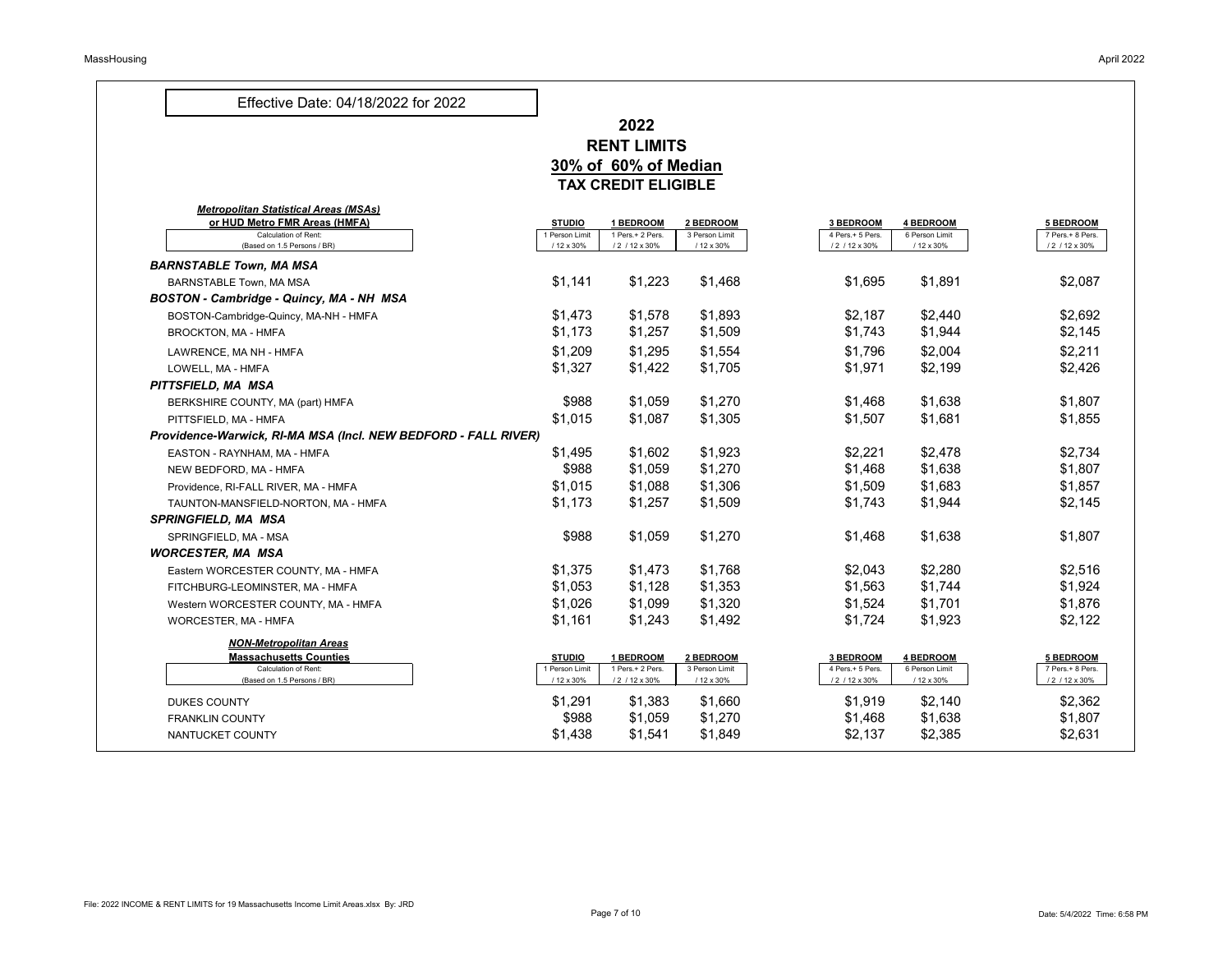#### **2022**

#### **I N C O M E L I M I T S**

For HUD's Assisted Housing Programs (Section 8) - MassHousing Statutory Mimimum set-aside 20% at 80% (unless other income limits apply)

**80% of Area Median**

(Published Limits - 160% of 50% Rounded to Nearest \$50)

#### **LOW INCOME**

|                                                                                |                                               |                 | LVII 111VVIIL |                  |                  |           |                  |                  |                  |
|--------------------------------------------------------------------------------|-----------------------------------------------|-----------------|---------------|------------------|------------------|-----------|------------------|------------------|------------------|
| <b>Metropolitan Statistical Areas (MSAs)</b><br>or HUD Metro FMR Areas (HMFAs) | <b>AREA MEDIAN (AMI)</b><br>100% 4 Person MFI | <u>1 PERSON</u> | 2 PERSONS     | <b>3 PERSONS</b> | 4 PERSONS        | 5 PERSONS | 6 PERSONS        | <b>7 PERSONS</b> | <b>8 PERSONS</b> |
| <b>BARNSTABLE Town, MA MSA</b>                                                 |                                               |                 |               |                  |                  |           |                  |                  |                  |
| <b>BARNSTABLE Town, MA MSA</b>                                                 | \$115,600                                     | \$60,900        | \$69,600      | \$78,300         | \$86,950         | \$93,950  | \$100,900        | \$107,850        | \$114,800        |
| <b>BOSTON - Cambridge - Quincy, MA - NH MSA</b>                                |                                               |                 |               |                  |                  |           |                  |                  |                  |
| BOSTON-Cambridge-Quincy, MA-NH - HMFA                                          | \$140,200                                     | \$78,300        | \$89,500      | \$100,700        | \$111,850        | \$120,800 | \$129,750        | \$138,700        | \$147,650        |
| <b>BROCKTON, MA - HMFA</b>                                                     | \$111,400                                     | \$62,550        | \$71,500      | \$80,450         | \$89,350         | \$96,500  | \$103,650        | \$110,800        | \$117,950        |
| LAWRENCE, MA NH - HMFA                                                         | \$114,000                                     | \$62,600        | \$71,550      | \$80,500         | \$89,400         | \$96,600  | \$103,750        | \$110,900        | \$118,050        |
| LOWELL, MA - HMFA                                                              | \$126,500                                     | \$62,600        | \$71,550      | \$80,500         | \$89,400         | \$96,600  | \$103,750        | \$110,900        | \$118,050        |
| PITTSFIELD, MA MSA                                                             |                                               |                 |               |                  |                  |           |                  |                  |                  |
| BERKSHIRE COUNTY, MA (part) HMFA                                               | \$92,100                                      | \$52,750        | \$60,250      | \$67,800         | \$75,300         | \$81,350  | \$87,350         | \$93,400         | \$99,400         |
| PITTSFIELD, MA - HMFA                                                          | \$87,300                                      | \$54,150        | \$61,850      | \$69,600         | \$77,300         | \$83,500  | \$89,700         | \$95,900         | \$102,050        |
| Providence-Warwick, RI-MA MSA (Incl. NEW BEDFORD - FALL RIVER)                 |                                               |                 |               |                  |                  |           |                  |                  |                  |
| EASTON - RAYNHAM, MA - HMFA                                                    | \$143,400                                     | \$62,600        | \$71,550      | \$80,500         | \$89,400         | \$96,600  | \$103,750        | \$110,900        | \$118,050        |
| NEW BEDFORD, MA - HMFA                                                         | \$89,300                                      | \$52,750        | \$60,250      | \$67,800         | \$75,300         | \$81,350  | \$87,350         | \$93,400         | \$99,400         |
| Providence, RI-FALL RIVER, MA - HMFA                                           | \$97,600                                      | \$54,150        | \$61,900      | \$69,650         | \$77,350         | \$83,550  | \$89,750         | \$95,950         | \$102,150        |
| TAUNTON-MANSFIELD-NORTON, MA - HMFA                                            | \$117,700                                     | \$62,550        | \$71,500      | \$80,450         | \$89,350         | \$96,500  | \$103,650        | \$110,800        | \$117,950        |
| <b>SPRINGFIELD, MA MSA</b>                                                     |                                               |                 |               |                  |                  |           |                  |                  |                  |
| SPRINGFIELD, MA - MSA                                                          | \$91,200                                      | \$52,750        | \$60,250      | \$67,800         | \$75,300         | \$81,350  | \$87,350         | \$93,400         | \$99,400         |
| <b>WORCESTER, MA MSA</b>                                                       |                                               |                 |               |                  |                  |           |                  |                  |                  |
| Eastern WORCESTER COUNTY, MA - HMFA                                            | \$135,000                                     | \$62,600        | \$71,550      | \$80,500         | \$89,400         | \$96,600  | \$103,750        | \$110,900        | \$118,050        |
| FITCHBURG-LEOMINSTER, MA - HMFA                                                | \$90,800                                      | \$56,150        | \$64,150      | \$72,150         | \$80,150         | \$86,600  | \$93,000         | \$99,400         | \$105,800        |
| Western WORCESTER COUNTY, MA - HMFA                                            | \$94,600                                      | \$54,750        | \$62,550      | \$70,350         | \$78,150         | \$84,450  | \$90,700         | \$96,950         | \$103,200        |
| <b>WORCESTER, MA - HMFA</b>                                                    | \$114,400                                     | \$61,900        | \$70,750      | \$79,600         | \$88,400         | \$95,500  | \$102,550        | \$109,650        | \$116,700        |
| <b>NON-Metropolitan Areas</b>                                                  | <b>AREA MEDIAN (AMI)</b>                      | <u>1 PERSON</u> | 2 PERSONS     | 3 PERSONS        | <u>4 PERSONS</u> | 5 PERSONS | <b>6 PERSONS</b> | <b>7 PERSONS</b> | <b>8 PERSONS</b> |
| <b>Massachusetts Counties</b>                                                  | 100% 4 Person MFI                             |                 |               |                  |                  |           |                  |                  |                  |
| <b>DUKES COUNTY</b>                                                            | \$107,400                                     | \$66,250        | \$75,700      | \$85,150         | \$94,600         | \$102,200 | \$109,750        | \$117,350        | \$124,900        |
| <b>FRANKLIN COUNTY</b>                                                         | \$92,200                                      | \$52,750        | \$60,250      | \$67,800         | \$75,300         | \$81,350  | \$87,350         | \$93,400         | \$99,400         |
| NANTUCKET COUNTY                                                               | \$136,100                                     | \$65,950        | \$75,350      | \$84,750         | \$94,150         | \$101,700 | \$109,250        | \$116,750        | \$124,300        |

NOTE 1: Low Income: The 4-person, 80% of median Low Income limit nationwide is "capped" at the U.S. median family income level (\$90,000 for FY 2022), except when justified by high housing costs. An area's income limit is a High Housing Costs if 85% of the area's annual 2 bedroom FMR is greater than 35% of the US Median Income.

NOTE 2: High Housing Cost Adjustment: In areas where rental housing costs are unusually high in relation to the median income, the 4-person 50% of median income limit (VLIL) is increased to the amount at which 35 percent o percent of the annualized two-bedroom Section 8 FMR. For the low-income (80%) limit, the adjustment is augmented by 1.6. [Also see Note 3.]

NOTE 3: 5-Percent Rule or Ceilings & Floor Adjustment: Since FY 2010 HUD has limited all annual income limit decreases to five percent and all annual increases to the greater of five percent or twice the change in the nati family income. For FY 2022 twice the increase in the national median family income as measured by the ACS from 2018 to 2019 was 11.89%. Therefore, for FY 2022 the increase to income limits was limited to 11.89%.

Existing developments placed in service or receiving funding commitments prior to 4/18/20212 may be subject to special DHCD or HUD exceptions, including HUD "HERA Special" limits applicable to MTSP developments in selected limit areas. Contact your funding or subsidizing agency (MassHousing, DHCD, MHP or MassDevelopment) for additional information in this regard. "HERA Special" Income Limits are only for use by projects in service in 2007 or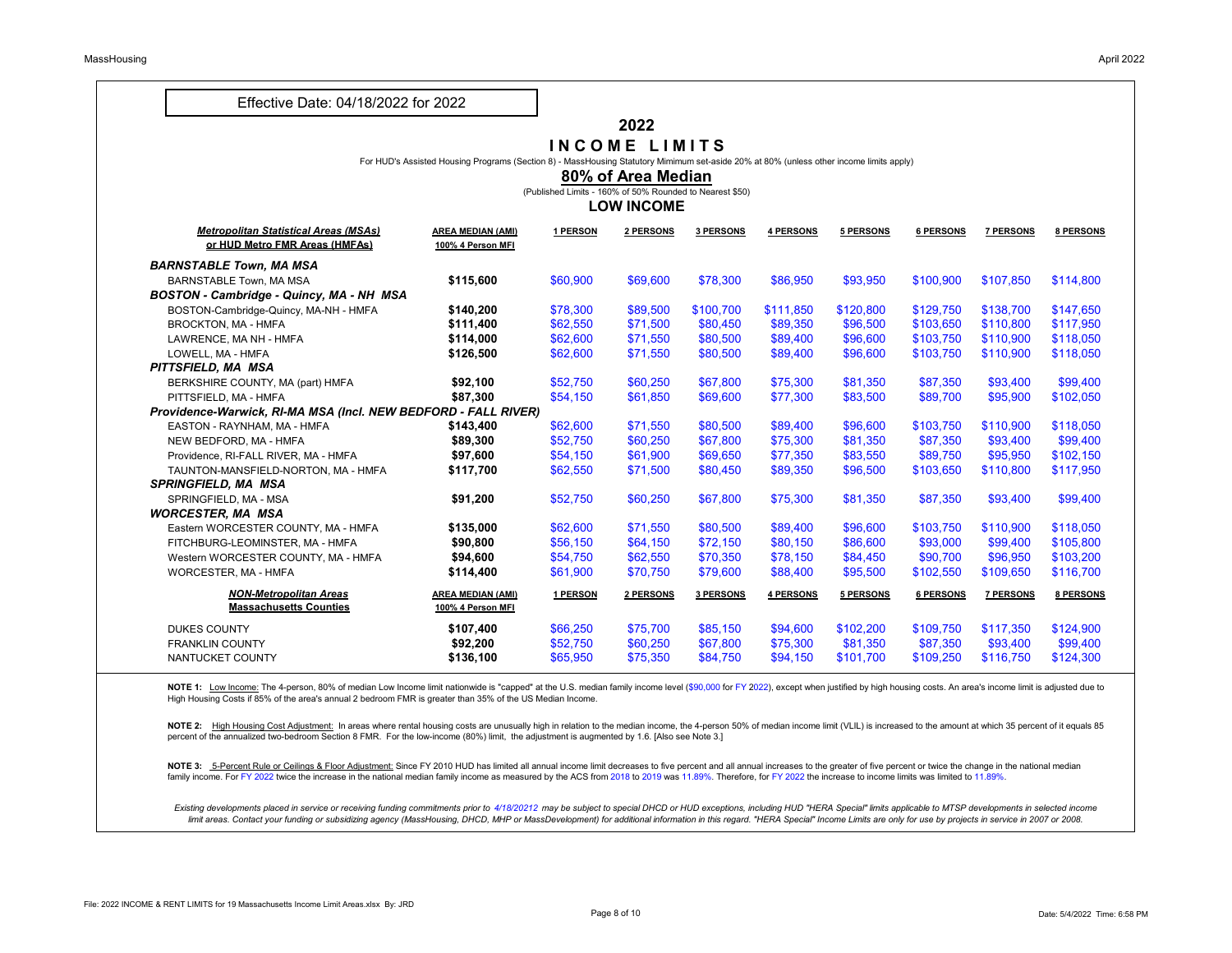### **2022 RENT LIMITS 30% of 80% of Median LOW INCOME**

| or HUD Metro FMR Areas (HMFA)                                  | <b>STUDIO</b>                | <b>1 BEDROOM</b>                   | 2 BEDROOM                    | <b>3 BEDROOM</b>                   | <b>4 BEDROOM</b>             | <b>5 BEDROOM</b>                   |
|----------------------------------------------------------------|------------------------------|------------------------------------|------------------------------|------------------------------------|------------------------------|------------------------------------|
| <b>Calculation of Rent:</b><br>(Based on 1.5 Persons / BR)     | 1 Person Limit<br>/ 12 x 30% | 1 Pers.+ 2 Pers.<br>/ 2 / 12 x 30% | 3 Person Limit<br>/ 12 x 30% | 4 Pers.+ 5 Pers.<br>/ 2 / 12 x 30% | 6 Person Limit<br>/ 12 x 30% | 7 Pers.+ 8 Pers.<br>/ 2 / 12 x 30% |
| <b>BARNSTABLE Town, MA MSA</b>                                 |                              |                                    |                              |                                    |                              |                                    |
| <b>BARNSTABLE Town, MA MSA</b>                                 | \$1,522                      | \$1,631                            | \$1,957                      | \$2,261                            | \$2,522                      | \$2,783                            |
| <b>BOSTON - Cambridge - Quincy, MA - NH MSA</b>                |                              |                                    |                              |                                    |                              |                                    |
| BOSTON-Cambridge-Quincy, MA-NH - HMFA                          | \$1,957                      | \$2,097                            | \$2,517                      | \$2,908                            | \$3,243                      | \$3,579                            |
| <b>BROCKTON, MA - HMFA</b>                                     | \$1,563                      | \$1,675                            | \$2,011                      | \$2,323                            | \$2,591                      | \$2,859                            |
| LAWRENCE, MA NH - HMFA                                         | \$1,565                      | \$1,676                            | \$2,012                      | \$2,325                            | \$2,593                      | \$2,861                            |
| LOWELL, MA - HMFA                                              | \$1,565                      | \$1,676                            | \$2,012                      | \$2,325                            | \$2,593                      | \$2,861                            |
| PITTSFIELD, MA MSA                                             |                              |                                    |                              |                                    |                              |                                    |
| BERKSHIRE COUNTY, MA (part) HMFA                               | \$1,318                      | \$1,412                            | \$1,695                      | \$1,958                            | \$2,183                      | \$2,410                            |
| PITTSFIELD, MA - HMFA                                          | \$1,353                      | \$1,450                            | \$1,740                      | \$2,010                            | \$2,242                      | \$2,474                            |
| Providence-Warwick, RI-MA MSA (Incl. NEW BEDFORD - FALL RIVER) |                              |                                    |                              |                                    |                              |                                    |
| EASTON - RAYNHAM, MA - HMFA                                    | \$1,565                      | \$1,676                            | \$2,012                      | \$2,325                            | \$2,593                      | \$2,861                            |
| NEW BEDFORD, MA - HMFA                                         | \$1,318                      | \$1,412                            | \$1,695                      | \$1,958                            | \$2,183                      | \$2,410                            |
| Providence, RI-FALL RIVER, MA - HMFA                           | \$1,353                      | \$1,450                            | \$1,741                      | \$2,011                            | \$2,243                      | \$2,476                            |
| TAUNTON-MANSFIELD-NORTON, MA - HMFA                            | \$1,563                      | \$1,675                            | \$2,011                      | \$2,323                            | \$2,591                      | \$2,859                            |
| <b>SPRINGFIELD, MA MSA</b>                                     |                              |                                    |                              |                                    |                              |                                    |
| SPRINGFIELD, MA - MSA                                          | \$1,318                      | \$1,412                            | \$1,695                      | \$1,958                            | \$2,183                      | \$2,410                            |
| <b>WORCESTER, MA MSA</b>                                       |                              |                                    |                              |                                    |                              |                                    |
| Eastern WORCESTER COUNTY, MA - HMFA                            | \$1,565                      | \$1,676                            | \$2,012                      | \$2,325                            | \$2,593                      | \$2,861                            |
| FITCHBURG-LEOMINSTER, MA - HMFA                                | \$1,403                      | \$1,503                            | \$1,803                      | \$2,084                            | \$2,325                      | \$2,565                            |
| Western WORCESTER COUNTY, MA - HMFA                            | \$1,368                      | \$1,466                            | \$1,758                      | \$2,032                            | \$2,267                      | \$2,501                            |
| <b>WORCESTER, MA - HMFA</b>                                    | \$1,547                      | \$1,658                            | \$1,990                      | \$2,298                            | \$2,563                      | \$2,829                            |
| <b>NON-Metropolitan Areas</b>                                  |                              |                                    |                              |                                    |                              |                                    |
| <b>Massachusetts Counties</b>                                  | <b>STUDIO</b>                | <b>BEDROOM</b>                     | 2 BEDROOM                    | <b>3 BEDROOM</b>                   | <b>4 BEDROOM</b>             | <b>5 BEDROOM</b>                   |
| <b>Calculation of Rent:</b><br>(Based on 1.5 Persons / BR)     | 1 Person Limit<br>/ 12 x 30% | 1 Pers.+ 2 Pers.<br>/ 2 / 12 x 30% | 3 Person Limit<br>/ 12 x 30% | 4 Pers.+ 5 Pers.<br>/ 2 / 12 x 30% | 6 Person Limit<br>/ 12 x 30% | 7 Pers.+ 8 Pers.<br>/ 2 / 12 x 30% |
| <b>DUKES COUNTY</b>                                            | \$1,656                      | \$1,774                            | \$2,128                      | \$2,460                            | \$2,743                      | \$3,028                            |
| <b>FRANKLIN COUNTY</b>                                         | \$1,318                      | \$1,412                            | \$1,695                      | \$1,958                            | \$2,183                      | \$2,410                            |
| NANTUCKET COUNTY                                               | \$1,648                      | \$1,766                            | \$2,118                      | \$2,448                            | \$2,731                      | \$3,013                            |